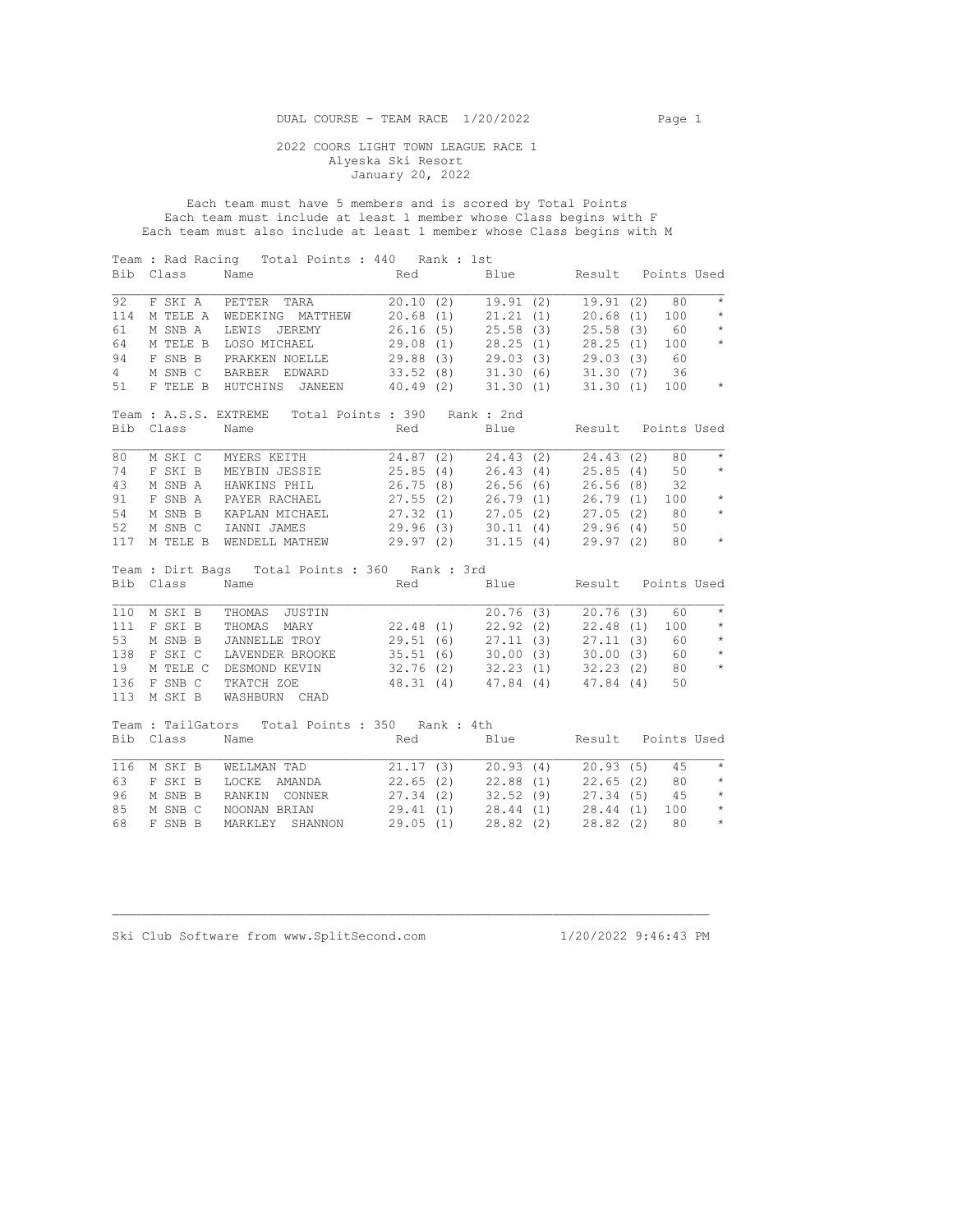Each team must have 5 members and is scored by Total Points Each team must include at least 1 member whose Class begins with F Each team must also include at least 1 member whose Class begins with M

| Bib            | Class              | Team : Team Number Sixty-Nine  Total Points : 341  Rank : 5th<br>Name                                                      |          | Red Blue Result Points Used                                                                               |                    |     |                       |
|----------------|--------------------|----------------------------------------------------------------------------------------------------------------------------|----------|-----------------------------------------------------------------------------------------------------------|--------------------|-----|-----------------------|
| 131            | M SNB A            | LANGE ALEXANDER                                                                                                            | 26.87(9) | $25.70(4)$ $25.70(5)$                                                                                     |                    | 45  | $\star$               |
| 34             | M SNB B            | GOLDBERG MARK 29.65 (8) 26.18 (1) 26.18 (1)                                                                                |          |                                                                                                           |                    | 100 | $\star$               |
| 125            | M TELE B           |                                                                                                                            |          |                                                                                                           |                    |     | $\star$               |
| 144            | M TELE C           | EDGINGTON THOMAS 34.61 (4) 30.42 (2) 30.42 (3) 60<br>DODD BRIAN 32.11 (1) 33.27 (2) 32.11 (1) 100                          |          |                                                                                                           |                    |     | $\star$               |
| 128            | F SNB B            | HARDEN KANA-GRACE 33.08 (7) 32.65 (7) 32.65 (7) 36                                                                         |          |                                                                                                           |                    |     | $\star$               |
| 47             | F SNB C            | HOFSTAD ERIN                                                                                                               |          |                                                                                                           |                    |     |                       |
|                |                    | Team: GAGGLE OF GAPERS Total Points: 320 Rank: 6th                                                                         |          |                                                                                                           |                    |     |                       |
| Bib            | Class              | Name                                                                                                                       | Red      | Blue                                                                                                      | Result Points Used |     |                       |
| $\overline{2}$ | F SKI A            | BAKER EMILY 22.00 (5) 21.35 (3) 21.35 (3)                                                                                  |          |                                                                                                           |                    | 60  | $\star$               |
| 24             |                    |                                                                                                                            |          |                                                                                                           |                    | 80  | $\star$               |
| 86             |                    | F SNB A DRIVER HAILEY 26.89 (1) 27.65 (2) 26.89 (2)<br>M SNB C NULLE THOMAS 31.22 (4) 31.49 (7) 31.22 (6)                  |          |                                                                                                           |                    | 40  | $\star$               |
| 42             | M SNB C            | HASSEMER JEREMIAH 32.34 (6) 31.79 (8) 31.79 (8)                                                                            |          |                                                                                                           |                    | 32  |                       |
| 55             | F SNB B            | XAY SHANNON<br>REDDEN JOHN 33.64 (3) BREDDEN JOHN 33.64 (3) DNF 33.64 (3)<br>STAFFORD GREG 1:21.46 (2) 35.83 (2) 35.83 (2) |          |                                                                                                           |                    | 32  |                       |
| 97             |                    | M TELE C REDDEN JOHN                                                                                                       |          |                                                                                                           |                    | 60  | $\mathbb{R}^d$        |
| 106            | M MONO A           |                                                                                                                            |          |                                                                                                           |                    | 80  | $\longrightarrow$     |
| Bib            | Class              | Team : Salad Tossers Total Points : 312 Rank : 7th<br>Name                                                                 | Red      | Blue                                                                                                      | Result Points Used |     |                       |
| 36             |                    | M SKI B HAINES NATHAN 21.30 (4) 23.05 (12 21.30 (7)                                                                        |          |                                                                                                           |                    | 36  | $\star$               |
| 73             | F SKI B            | METZGER JULIE                                                                                                              |          | 23.89 (3) 23.76 (3) 23.76 (3) 60                                                                          |                    |     | $\star$               |
| 49             | M SNB A            | HOLZER LANDON                                                                                                              |          |                                                                                                           |                    |     | $\star$               |
| 79             | M SNB A            | MORRILL BENJAMIN                                                                                                           |          | 25.86 (3) 25.28 (2) 25.28 (2) 80<br>26.02 (4) 30.39 (9) 26.02 (7) 36<br>27.92 (1) 27.62 (1) 27.62 (1) 100 |                    |     | $\qquad \, \star$     |
| 145            | F SKI C            | HEGNA AMANDA                                                                                                               |          |                                                                                                           |                    |     | $\qquad \qquad \star$ |
|                |                    |                                                                                                                            |          |                                                                                                           |                    |     |                       |
| 41             | M SNB B<br>M SKI C | HARDY BRYAN                                                                                                                |          | 29.59 (7) 27.68 (6) 27.68 (7) 36                                                                          |                    | 36  |                       |
| 99             |                    | RITCHIE THOMAS 32.01 (7) 30.06 (7) 30.06 (7)                                                                               |          |                                                                                                           |                    |     |                       |
|                |                    | Team: Total Points: 285 Rank: 8th                                                                                          |          |                                                                                                           |                    |     |                       |
|                | Bib Class          | Name                                                                                                                       | Red      | Blue Result Points Used                                                                                   |                    |     |                       |
| 103            | F SKI A            | SCOTT LEAH                                                                                                                 |          | $19.71(1)$ $19.24(1)$ $19.24(1)$                                                                          |                    | 100 | $\star$               |
| 141            | M SKI A            |                                                                                                                            |          |                                                                                                           |                    |     |                       |
| 22             | M SKI A            |                                                                                                                            |          |                                                                                                           |                    |     |                       |
| 132            | F SNB C            | MILES LISA                                                                                                                 |          | $42.05(3)$ $40.33(3)$ $40.33(3)$                                                                          |                    |     | 60 *                  |
| 17             | M SKI A            | DAVIS MATTHEW                                                                                                              |          |                                                                                                           |                    |     |                       |
| 30             | M SNB B            | GATES AARON                                                                                                                |          |                                                                                                           |                    |     |                       |
| 120            |                    |                                                                                                                            |          |                                                                                                           |                    |     |                       |
|                |                    |                                                                                                                            |          |                                                                                                           |                    |     |                       |
| 121            | M SKI A<br>F SKI C | WOODLAND SCOTT<br>WOODLAND ESA                                                                                             |          |                                                                                                           |                    |     |                       |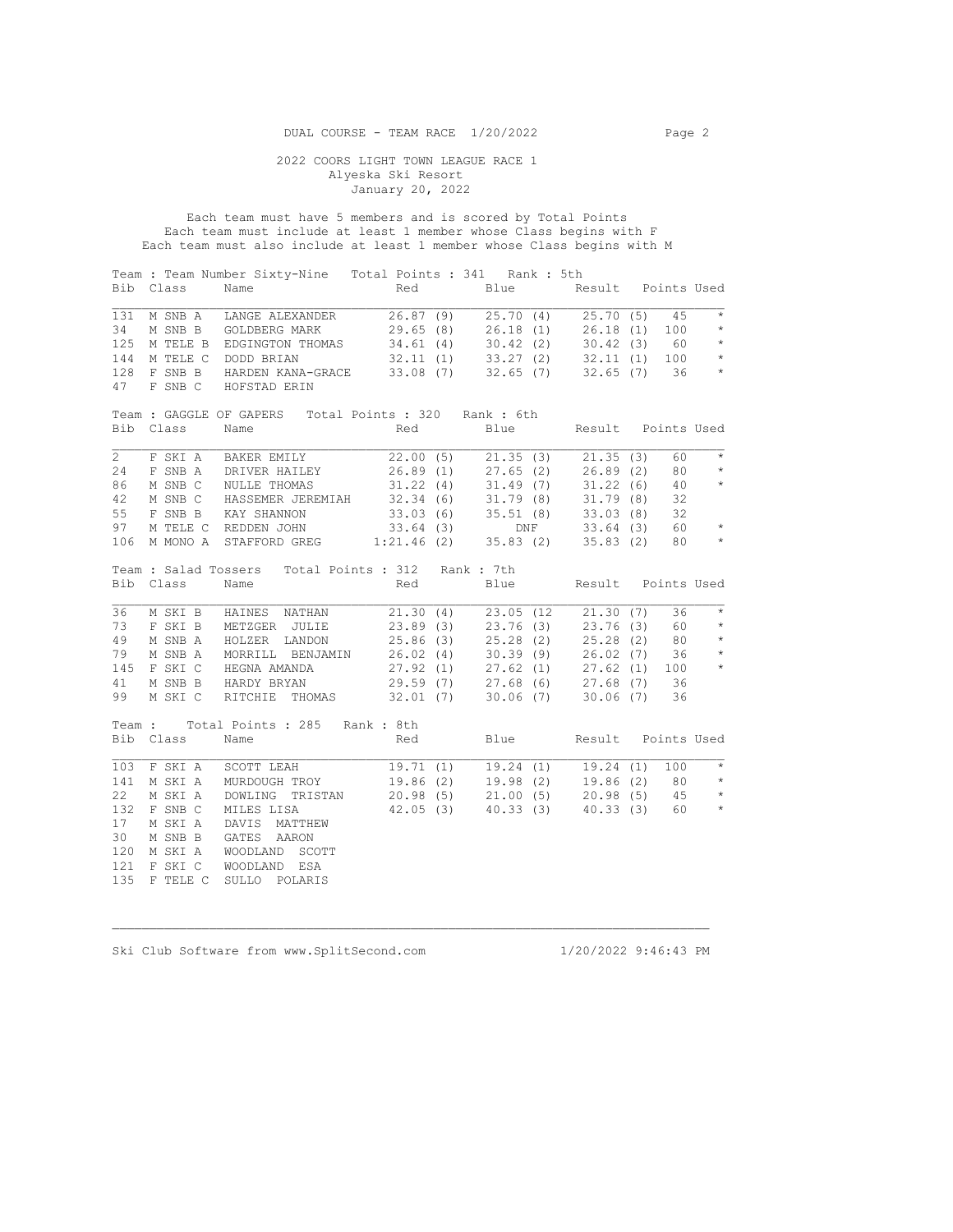Each team must have 5 members and is scored by Total Points Each team must include at least 1 member whose Class begins with F Each team must also include at least 1 member whose Class begins with M

| Bib            | Class    | Team : Girlwood Uncensored Total Points : 285 Rank : 8th<br>Name | Red                                                                                                   | Blue                  |          | Result Points Used |         |
|----------------|----------|------------------------------------------------------------------|-------------------------------------------------------------------------------------------------------|-----------------------|----------|--------------------|---------|
| 142            | M SKI C  | ROBINSON MARTIN                                                  | $26.70$ (4) $27.34$ (4) $26.70$ (4)<br>31.20 (4) 31.09 (4) 31.09 (4)<br>31.24 (3) 31.64 (4) 31.24 (5) |                       |          | 50                 | $\star$ |
| 118            | F SNB B  | WEST SAVANNAH                                                    |                                                                                                       |                       |          | 50                 | $\star$ |
| 16             | F SKI C  | DANNENBERG MEGAN                                                 |                                                                                                       |                       |          | 45                 | $\star$ |
| 58             | F SNB C  | KUPFRIAN ANNELIESE                                               | 35.77 (1) 35.70 (2) 35.70 (2)                                                                         |                       |          | 80                 | $\star$ |
| 71             | F SKI C  | MCGILL REBECCA                                                   | 37.23 (7) 52.64 (10 37.23 (10)                                                                        |                       |          | 26                 |         |
| 101<br>139     | M SNB C  | F TELE B SAMLOWSKI HANNAH 46.04 (3)<br>HECTOR RYAN               |                                                                                                       | $41.99(3)$ $41.99(3)$ |          | 60                 | $\star$ |
|                |          | Team : Unmitigated Chaos Total Points : 280 Rank : 10th          |                                                                                                       |                       |          |                    |         |
| Bib            | Class    | Name                                                             | Red                                                                                                   | Blue                  |          | Result Points Used |         |
| 25             |          | F SKI B EMERY RAIEN                                              |                                                                                                       |                       |          | 45                 | $\star$ |
| 137            | F SKI B  | ROWLEY JACKIE                                                    | 26.47 (5) 27.43 (6) 26.47 (5)<br>27.42 (7) 26.86 (5) 26.86 (7)                                        |                       |          | 36                 |         |
| 89             | M SNB C  | OVIATT<br>MIKE                                                   | $31.22(4)$ $29.40(2)$ $29.40(2)$                                                                      |                       |          | 80                 | $\star$ |
| 83             | M SNB C  | NEWMAN HARRISON                                                  | 29.61 (2) 30.07 (3) 29.61 (3)                                                                         |                       |          | 60                 | $\star$ |
| 87             | F SNB B  | OLANDER JILLIAN 31.81 (5) 31.19 (5) 31.19 (5)                    |                                                                                                       |                       |          | 45                 | $\star$ |
| 3 <sup>7</sup> |          | M SNB C BALLEW RYAN                                              |                                                                                                       |                       |          | 26                 |         |
| 14             |          | M TELE C CLARK GREG                                              | 34.92 (10 33.51 (10 33.51 (10)<br>36.67 (4) 36.25 (3) 36.25 (4)                                       |                       |          | 50                 | $\star$ |
|                |          | Team : Buzz Seeking Missiles Total Points : 254 Rank : 11th      |                                                                                                       |                       |          |                    |         |
| Bib            | Class    | Name                                                             | Red                                                                                                   | Blue                  |          | Result Points Used |         |
| 76             | M SKI B  | MORGAN PAT                                                       | 21.48 (6)                                                                                             | $21.07(5)$ $21.07(6)$ |          | 40                 | $\star$ |
| 12             | M SKI B  | THOMAS<br>BUE                                                    | $24.41(13 \t 23.88(14 \t 23.88(14))$                                                                  |                       |          | 18                 |         |
| 77             | M SNB B  | MORGAN<br>SHAWN                                                  | 29.49 (5) 27.29 (4) 27.29 (4)                                                                         |                       |          | 50                 | $\star$ |
| 95             | M SNB B  | QUICKEL ANTHONY 28.36 (4) 28.12 (7) 28.12 (8)                    |                                                                                                       |                       |          | 32 $*$             |         |
| 38             | F SNB B  | HALL MARA                                                        |                                                                                                       |                       |          |                    |         |
| 108            | F SKI C  | SWIFT SASHA                                                      | 29.83 (2) 28.65 (1) 28.65 (1) 100 *<br>37.96 (8) 33.17 (8) 33.17 (8) 32 *                             |                       |          |                    |         |
| 65             | M SKI A  | LYNCH CONOR                                                      |                                                                                                       |                       |          |                    |         |
|                |          | Team : Hot Doggers Total Points : 242 Rank : 12th                |                                                                                                       |                       |          |                    |         |
| Bib            | Class    | Name                                                             | Red                                                                                                   | Blue                  |          | Result Points Used |         |
| 13             | M SKI A  | CAIN KORY                                                        | 19.90 (3)                                                                                             | $20.25(3)$ 19.90 (3)  |          | 60                 | $\star$ |
| 102            | F SKI A  | SAVAGE JULIA                                                     | 21.58(3)                                                                                              | $21.78(4)$ $21.58(4)$ |          | 50                 | $\star$ |
| 11             | M SKI B  | BRITTON SKYLER                                                   | 24.68 (14 23.71 (13 23.71 (13)                                                                        |                       |          | 20                 | $\star$ |
| 18             | M SKI C  | DEITSCH BEN                                                      | 38.79(8)                                                                                              | 34.31 (8) 34.31 (8)   |          | 32                 | $\star$ |
| 105            | F TELE B | SPIELMAN<br>ROBIN                                                | 37.55(1)                                                                                              | 36.64(2)              | 36.64(2) | 80                 | $\star$ |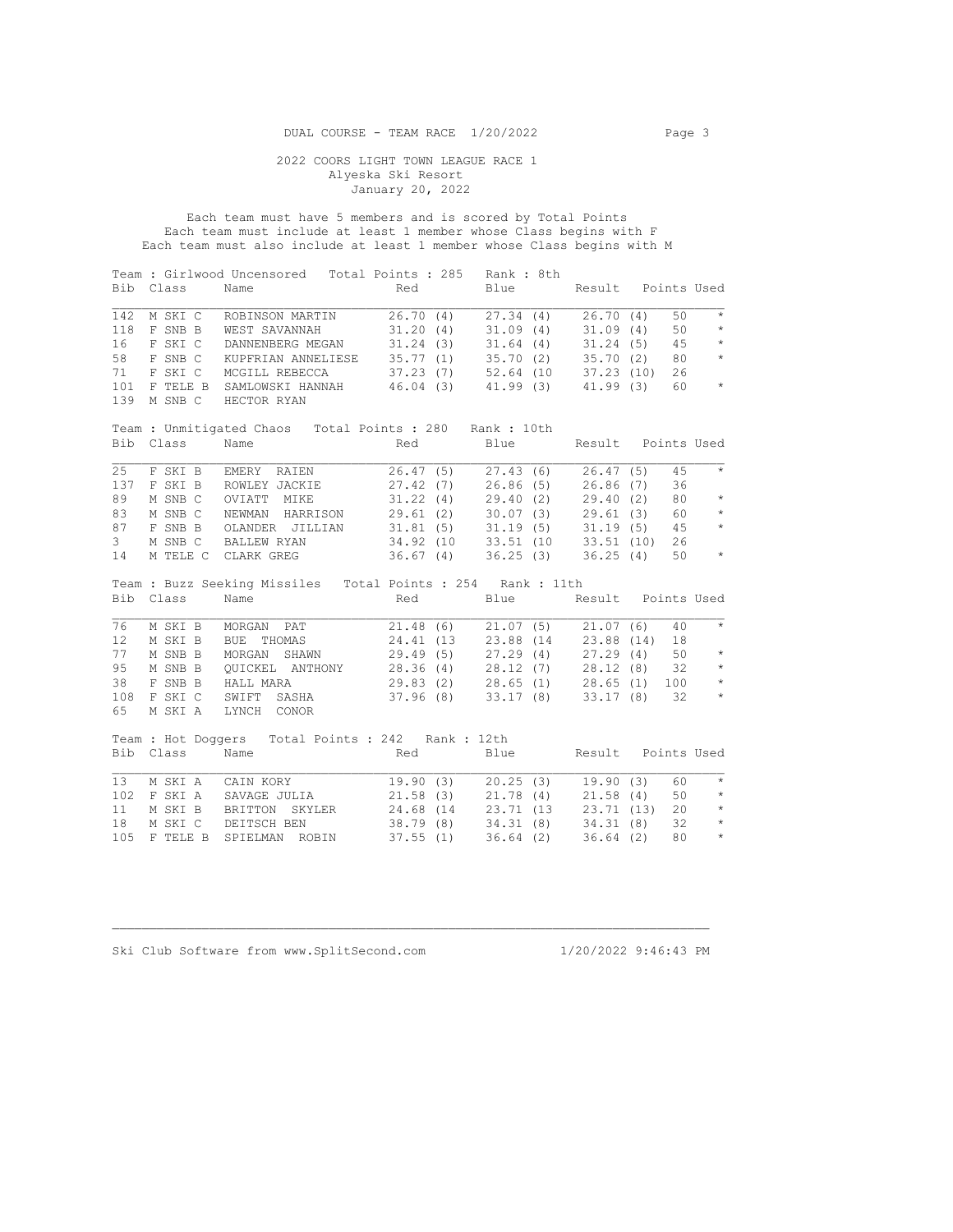Each team must have 5 members and is scored by Total Points Each team must include at least 1 member whose Class begins with F Each team must also include at least 1 member whose Class begins with M

| Bib | Class     | Team : Do Better Total Points : 232 Rank : 13th<br>Name      | Red                               | Blue                     |          | Result Points Used |
|-----|-----------|--------------------------------------------------------------|-----------------------------------|--------------------------|----------|--------------------|
| 59  | M SKI B   | LEESE MICHAEL                                                | 21.36(5)                          | 20.26(1)                 | 20.26(1) | $\star$<br>100     |
| 48  | M SKI A   | HOLLAND SEAN                                                 | 20.45(4)                          | 20.32(4)                 | 20.32(4) | $\star$<br>50      |
| 50  | M SKI B   | HUGHES CHRIS                                                 | 20.82(2)                          | $21.48(6)$ $20.82(4)$    |          | $50 \times$        |
| 81  | M SKI B   | NAPOLITANO BEN 21.63 (7) 22.07 (7) 21.63 (8)                 |                                   |                          |          | $\star$<br>$32 -$  |
| 31  | M SKI B   | GEIST JAMES                                                  | 22.95 (10 22.42 (9) 22.42 (10)    |                          |          | 26                 |
| 37  | F SNB C   | HAINES KALEEN                                                |                                   |                          |          |                    |
|     |           | Team: TEAM ISLAND BOYS Total Points: 222 Rank: 14th          |                                   |                          |          |                    |
|     | Bib Class | Name                                                         | Red                               | Blue                     |          | Result Points Used |
| 104 | M SNB C   | SIMMONS JASON                                                | 32.93(7)                          | $30.70(5)$ $30.70(5)$    |          | 45<br>$\star$      |
| 29  | M SNB C   | FLETCHER BENJAMIN                                            | 37.43 (11 34.40 (11 34.40 (11)    |                          |          | $\star$<br>24      |
| 127 | M SNB C   | FRANZ MARCOS                                                 | 34.40 (9) 34.77 (12 34.40 (11)    |                          |          | $24$ *             |
| 115 |           | F SNB C WEINSTEIN THEADORA                                   | 36.27 (2) 34.52 (1) 34.52 (1) 100 |                          |          | $\star$            |
| 88  | M SKI C   | OLSEN KYLE                                                   | 45.16 (9) 45.75 (9) 45.16 (9)     |                          |          | $\star$<br>29      |
|     |           |                                                              |                                   |                          |          |                    |
|     |           | Team : Against Medical Advice Total Points : 221 Rank : 15th |                                   |                          |          |                    |
| Bib | Class     | Name                                                         | Red                               | Blue                     |          | Result Points Used |
| 46  | M SKI A   | HIGGINS SEAN                                                 | 18.62(1)                          | $18.93(1)$ $18.62(1)$    |          | 100<br>$\star$     |
| 32  | M SKI B   | GIBSON ZACHARY                                               | 24.30 (12)                        | $24.23(15 \t 24.23(15))$ |          | $\star$<br>16      |
| 45  | F SKI B   | HELMBRECHT AMY                                               | 26.72 (6)                         |                          |          | $26.72(6)$ 40 *    |
| 90  | M SNB B   | PAAP HANS                                                    | $31.68(9)$ 29.95 (8) 29.95 (9)    |                          |          | $\star$<br>29      |
| 23  | F SKI C   | DREYER ALEXANDRA                                             | 34.93 (5)                         | 33.16 (7) 33.16 (7)      |          | $\star$<br>36      |
| 44  | M SNB C   | HELMBRECHT<br>ERIC                                           |                                   |                          |          |                    |
| 57  | F SKI C   | KRAGT NANCY                                                  |                                   |                          |          |                    |
|     |           |                                                              |                                   |                          |          |                    |
|     |           | Team: Better with Whiskey Total Points: 183 Rank: 16th       |                                   |                          |          |                    |
|     | Bib Class | Name                                                         | Red                               | Blue Result Points Used  |          |                    |
| 5   | M SKI B   |                                                              |                                   | 22.07(7)                 |          | $\star$<br>29      |
| 9   |           | BARNES BRANDON<br>M TELE A BRADY CARL                        | 21.75(8)<br>26.81(2)              | $26.60(2)$ $26.60(2)$    | 21.75(9) | 80<br>$\star$      |
| 56  | M SKI C   | KOMPKOFF GABRIEL                                             | 29.68(6)                          | $27.38(5)$ $27.38(5)$    |          | $\star$<br>45      |
| 75  | M SNB C   | MILLWOOD PAUL                                                | 37.72 (12                         | 33.47(9)                 | 33.47(9) | $\star$<br>29      |
| 27  | F SKI B   | FAYETTE JENNIFER                                             |                                   |                          |          |                    |
| 140 | M SKI B   | COLLINS SHANE                                                |                                   |                          |          |                    |
|     |           |                                                              |                                   |                          |          |                    |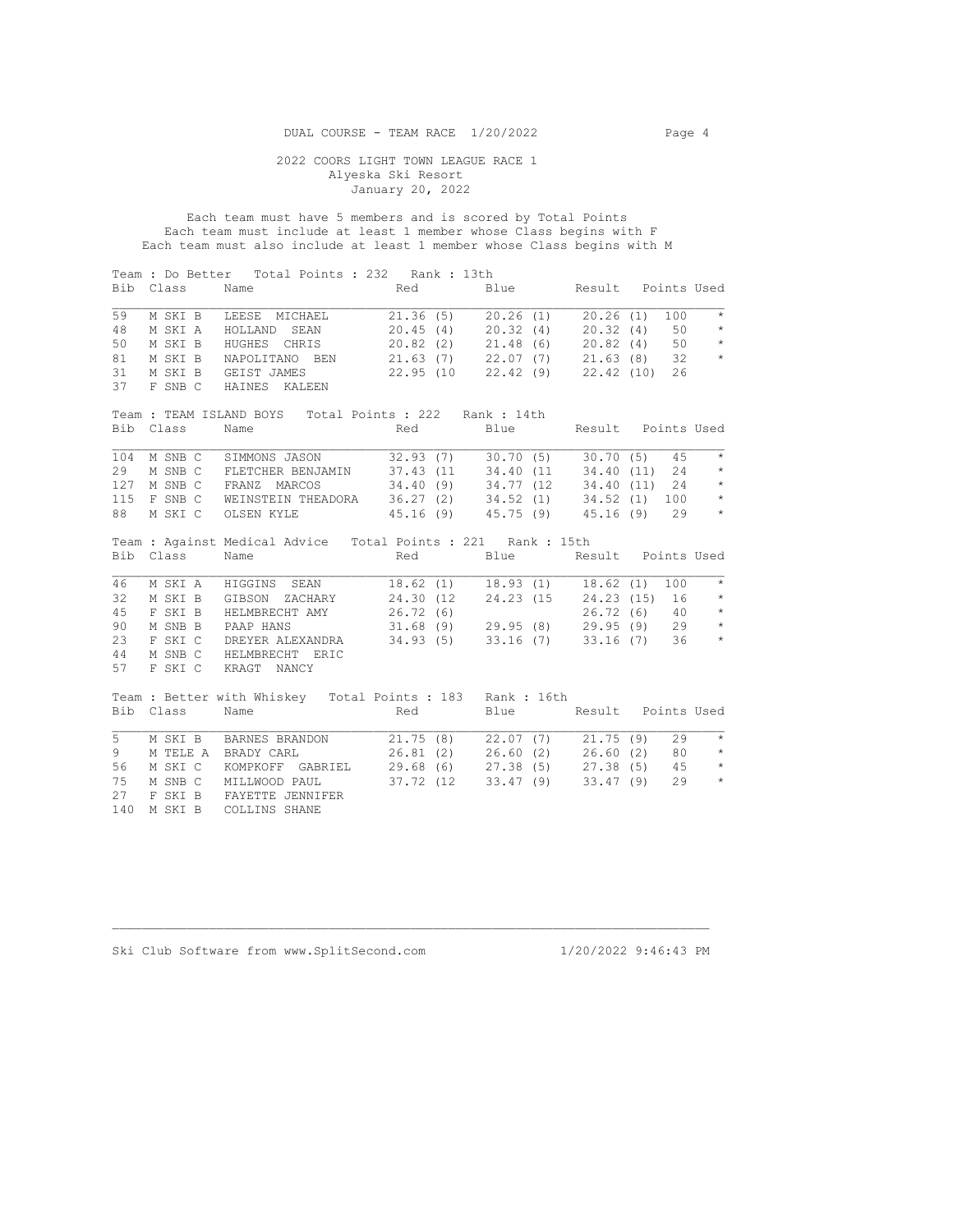Each team must have 5 members and is scored by Total Points Each team must include at least 1 member whose Class begins with F Each team must also include at least 1 member whose Class begins with M

|             | Bib Class | Team : Your Mom Total Points : 152 Rank : 17th<br>Name          | <b>Red</b>                       | Blue Result Points Used          |    |               |
|-------------|-----------|-----------------------------------------------------------------|----------------------------------|----------------------------------|----|---------------|
| 20          | F SKI A   | DONOVAN BRE                                                     |                                  | 22.22 (6) 21.96 (5) 21.96 (6)    | 40 | $\star$       |
| 15          | M SKI B   | COSPER BEN                                                      |                                  | 22.76 (9) 22.72 (11 22.72 (12)   |    | 22<br>$\star$ |
| 70          | F SKI C   | MCCOMBS JENNIFER 30.78 (2) 31.65 (5) 30.78 (4)                  |                                  |                                  |    | 50<br>$\star$ |
| 67          | F SNB B   | MARENCO EMILY 33.75 (8) 31.34 (6) 31.34 (6)                     |                                  |                                  |    | $\star$<br>40 |
| 8           | F SNB C   | BENNETT RILEY                                                   |                                  |                                  |    |               |
| 60          | F SKI C   | LESTER ERIN                                                     |                                  |                                  |    |               |
|             |           | Team : 2 Better w Whiskey Total Points : 147 Rank : 18th        |                                  |                                  |    |               |
|             | Bib Class | Name                                                            | Red                              | Blue Result Points Used          |    |               |
|             |           |                                                                 |                                  |                                  |    |               |
| 72          |           | M SKI B MCLAUGHLIN KARL 24.74 (15 25.84 (16 24.74 (16) 15       |                                  |                                  |    | $\star$       |
| 40          |           | F SKI B HAND JENNIFER 27.70 (8) 29.37 (7) 27.70 (8) 32          |                                  |                                  |    | $\star$       |
| 6           |           | M MONO A BAXTER CHRISTOPHER 32.91 (1) 34.94 (1) 32.91 (1) 100 * |                                  |                                  |    |               |
| 33          |           | M SKI A GILROY MICHAEL                                          |                                  |                                  |    |               |
| 84          |           | M SKI C NIGH JAMES                                              |                                  |                                  |    |               |
| 123         |           | M SKI C YOUNG EVAN                                              |                                  |                                  |    |               |
|             |           | Team : BOHICA Total Points : 140 Rank : 19th                    |                                  |                                  |    |               |
|             | Bib Class | Name                                                            | Red Blue Result Points Used      |                                  |    |               |
| 1           | M SKI C   | ANDERSON MASON 25.37 (3) 24.50 (3) 24.50 (3)                    |                                  |                                  | 60 | $\star$       |
| 62          | F SKI C   | LINDBERG KELSEY 43.72 (10 28.94 (2) 28.94 (2)                   |                                  |                                  |    | $80 \times$   |
| $7^{\circ}$ | M SKI B   | BEACH CODY                                                      |                                  |                                  |    |               |
| 26          |           | F SKI C FABRY MICHELLE                                          |                                  |                                  |    |               |
| 93          | M SNB B   | PORTLOCK SAMUEL                                                 |                                  |                                  |    |               |
|             |           |                                                                 |                                  |                                  |    |               |
|             |           | Team : Yes!! Total Points : 125 Rank : 20th                     |                                  |                                  |    |               |
|             | Bib Class | Name                                                            | Red                              | Blue Result Points Used          |    |               |
|             |           |                                                                 |                                  |                                  |    |               |
| 69          | M SKI B   | MAURY IAN                                                       | $20.78(1)$ $20.48(2)$ $20.48(2)$ |                                  |    | $80 \times$   |
| 10          | F SKI A   | BRAGG ERIN                                                      |                                  | $21.59(4)$ $22.49(6)$ $21.59(5)$ |    | $45$ *        |
| 39          | F SKI A   | HAMMEL RAINA                                                    |                                  |                                  |    |               |
| 109         | M SKI A   | TASKER TIGER                                                    |                                  |                                  |    |               |
| 112         | M SNB B   | TROCKI<br><b>BEN</b>                                            |                                  |                                  |    |               |